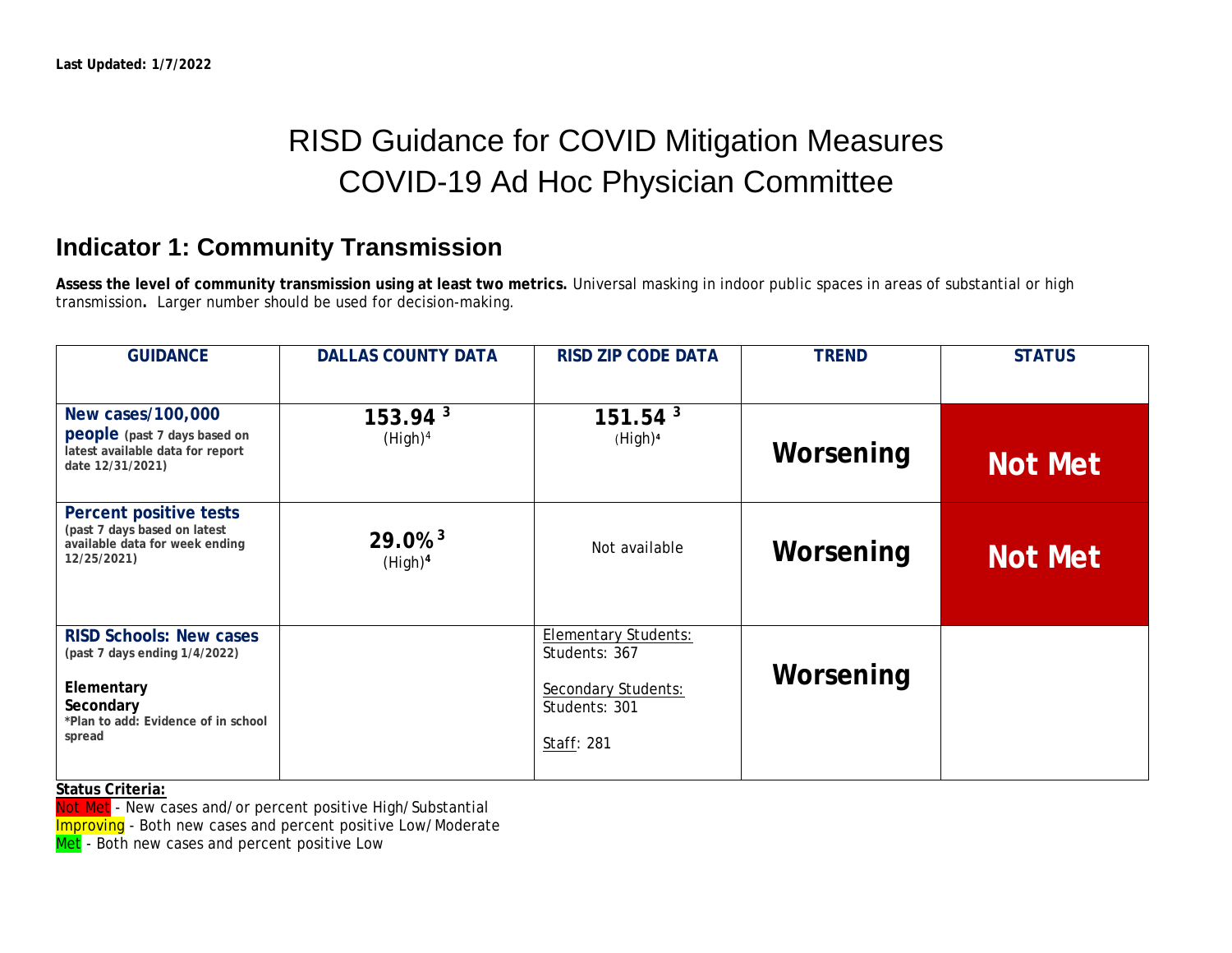### **Indicator 2: Health System Capacity**

**Develop thresholds based on local health care system usage and capacity.**

| <b>GUIDANCE</b>                                                                               | <b>DALLAS COUNTY DATA</b> | <b>TREND</b> | <b>STATUS</b>  |
|-----------------------------------------------------------------------------------------------|---------------------------|--------------|----------------|
| Hospital admissions age 0-17 UTSW<br>model, percentage of prior peak<br>Data available 1/3/22 | >100% of prior peak       | Worsening    | <b>Not Met</b> |

**Status Criteria:** Not Met - >100 Improving - 50-100 Met - <50 \*Plan to add metric for all pediatric hospital admissions.

## **Indicator 3: Vaccination Coverage**

**Monitor vaccination coverage to inform the need for additional prevention strategies.** Need 80-90% vaccination for "herd immunity" in face of Delta.

| <b>DALLAS COUNTY DATA</b>                                                                               | <b>RISD ZIP CODE DATA</b>                                                                           | <b>TREND</b> | <b>STATUS</b>  |
|---------------------------------------------------------------------------------------------------------|-----------------------------------------------------------------------------------------------------|--------------|----------------|
| $48.4\%$ fully vaccinated $^1$<br>(zip code data based on available data for<br>report date 12/31/2021) | 49.6% fully vaccinated $1$<br>(zip code data based on available data for<br>report date 12/31/2021) | Improving    | <b>Not Met</b> |

**Status Criteria:**

Not Met - <60%

Improving - 60-75%

 $Met - >75%$  green

\*May add age group metrics as vaccine eligible ages expand

\*\*Develop strategies to promote vaccination/reporting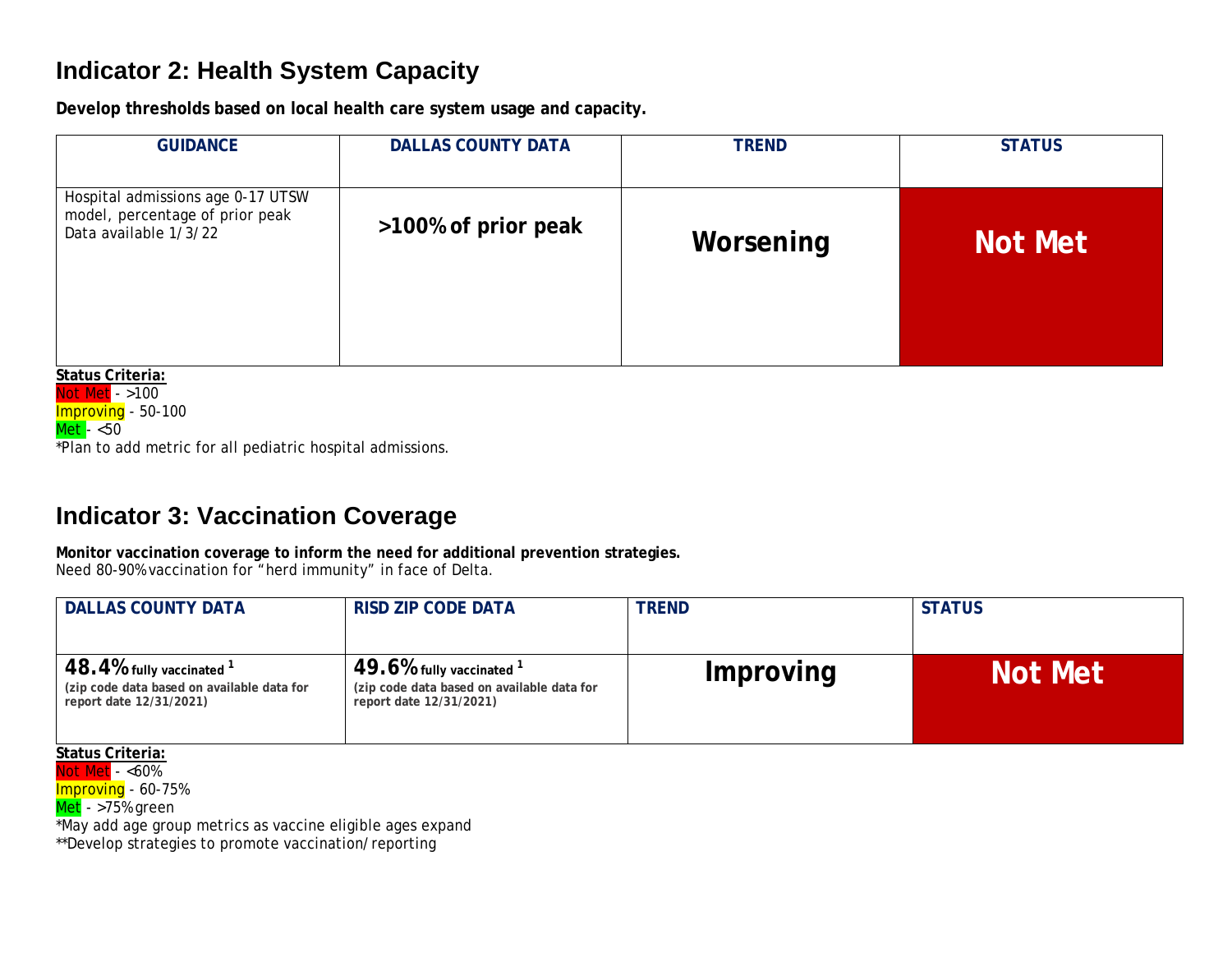#### **Indicator 4: Early Detection**

**Monitor for early introduction and spread of COVID-19.** Resources not available for widespread regular asymptomatic testing at this time.

| <b>RISD ZIP CODE DATA</b>         | <b>TREND</b> | <b>STATUS</b>  |
|-----------------------------------|--------------|----------------|
| Limited Availability of Screening | Stable       | <b>Not Met</b> |

**Status Criteria:**

Not Met - Limited availability of screening, <50% utilization

Improving - targeted screening available for exposed kids, 50% utilization

Met -Targeted screening available to all, 50% utilization

#### **Indicator 5: At-Risk Population**

**Use prevention strategies to safeguard populations at highest risk for infection and/or severe outcomes from COVID-19 Delta variant.** Some students and staff are high-risk (immunocompromised, pregnancy, racial/ethnic minorities, and others) 25% of RISD families have students in both elementary and secondary $5$ 

Ongoing need to protect special populations

| <b>RISD ZIP CODE DATA</b>                                         | <b>TREND</b> | <b>STATUS</b>  |
|-------------------------------------------------------------------|--------------|----------------|
| Children 5-11 years of age eligible for<br>vaccination as of 11/3 | Improving    | <b>Not Met</b> |

#### **Status Criteria:**

Not Met-<12 not eligible for vaccination, <12 available < 10 weeks Improving- 5-11 available >10 weeks Met- 6 months+ available >2 weeks

- 1. Based on zip codes intersecting with RISD boundaries and data accessed from Dallas County Health and Human Services: [DCHHS COVID-19 Weekly Summary](https://www.dallascounty.org/Assets/uploads/docs/hhs/2019-nCoV/2021-COVID-19-Summaries/CV19-Summaries-10-2021/DCHHS%20COVID-19%20Summary%2010%2022%202021.pdf) week ending 12/11/2021 and reported 12/31/2021
- 2. [https://www.utsouthwestern.edu/covid-19/assets/modeling.pdf. Accessed 1/5-](https://www.utsouthwestern.edu/covid-19/assets/modeling.pdf.%20Accessed%201/5-%20updated%201/3/22%20of%20data%20from%2012/30/21) updated 1/3//22 of data from 12/30/21.
- 3. <https://www.dallascounty.org/covid-19/>Accessed as of 1/3 and updated data from week ending 12/11/2021 reported as of 12/31/2021. Vaccination *Data* by Zip Code remained static as week ending 12/11/2021 from 12/22/2021 reporting to 12/31/2021.
- 4. Guidance for Implementing COVID19 Mitigation Strategies MMWR [https://www.cdc.gov/mmwr/volumes/70/wr/mm7030e2.htm?s\\_cid=mm7030e2\\_w#T1\\_down](https://www.cdc.gov/mmwr/volumes/70/wr/mm7030e2.htm?s_cid=mm7030e2_w#T1_down)